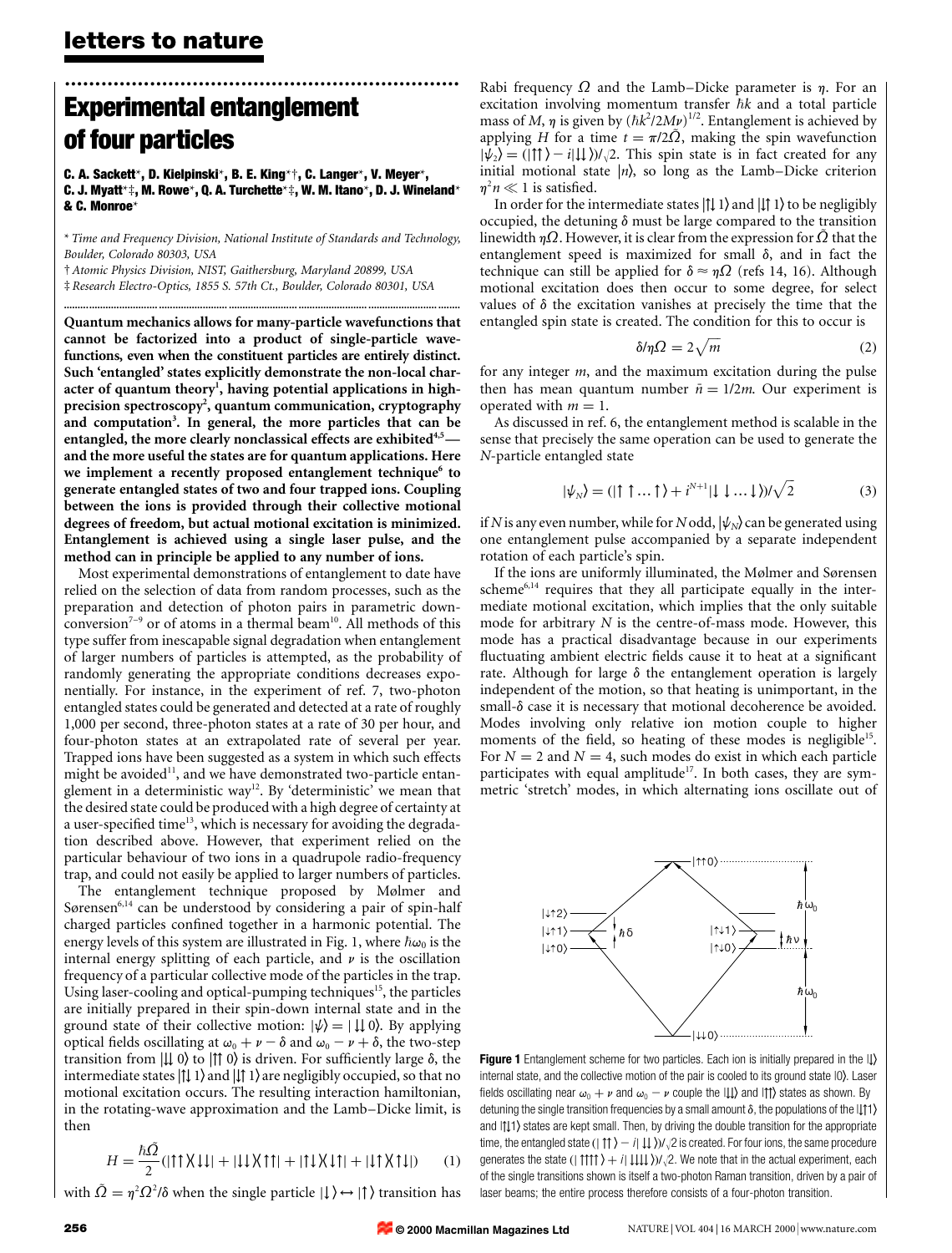## **letters to nature**

phase. We use these modes here. Excitation of the centre-of-mass mode still affects the experiment, as the motion in spectator modes modifies the coupling strength to the mode of interest<sup>14,15</sup>. For this reason, we initially cool both the centre-of-mass and stretch modes to near their ground state.

The experiment was performed using  ${}^{9}Be^+$  ions confined in a miniature linear radio-frequency trap<sup>18</sup>, with the *N* ions lying in a line along the trap's weak axis. Two spectrally resolved ground-state hyperfine levels comprise the effective spin-half system, with  $|\downarrow\rangle \equiv |F = 2, m_F = -2\rangle$  and  $|\uparrow\rangle \equiv |F = 1, m_F = -1\rangle$ , where *F* is the total angular momentum quantum number, and  $\hbar m_F$  is the projection of the angular momentum along the quantization axis defined by an externally applied magnetic field. The hyperfine splitting  $\omega_0/2\pi$  is approximately 1.25 GHz. Coherent coupling between  $| \downarrow \rangle$  and  $| \uparrow \rangle$  is provided by stimulated Raman transitions. The two Raman laser beams have a wavelength of 313 nm with a difference frequency near  $\omega_0$ , and are perpendicular, with their difference wave-vector lying along the line of ions. They are detuned  $\sim$ 80 GHz blue of the 2P<sub>1/2</sub> excited state, with intensities giving  $\Omega/2\pi \approx 500$  kHz. For both the two- and four-ion experiments, the desired stretch-mode frequency  $\nu/2\pi$  was 8.8 MHz, giving  $\eta = 0.23/N^{1/2}$ . The two driving frequencies required for the entanglement operation are generated by frequency-modulating one of the Raman beams using an electro-optic modulator.

After the entanglement operation, the ions are probed by illuminating them with a circularly polarized laser beam tuned to the  $2S_{1/2}(F = 2, m_F = -2) \leftrightarrow 2P_{3/2}(F = 3, m_F = -3)$  cycling transition. Each ion in  $| \downarrow \rangle$  fluoresces brightly, leading to the detection of  $\sim$ 15 photons per ion on a photomultiplier tube during a 200-µs detection period. In contrast, an ion in  $|\uparrow\rangle$  remains nearly dark. Because the number of photons detected from a spin-down ion fluctuates according to Poisson statistics, in a single experiment the number of spin-down ions can be determined with only a limited accuracy. For the data reported, each experiment was repeated 1,000 times under the same conditions, and the resulting photon– number distribution fitted to a sum of poissonians to determine the probabilities  $P_j$  for *j* ions to be in  $| \downarrow \rangle$ . The results are given in Table 1, and show that in both cases, the probabilities for all *N* ions to be in the same state are large compared to the probabilities for the other cases. This is characteristic of the states  $|\psi_N\rangle$ , although the fact

| Table 1 Characterization of two-ion and four-ion states |      |      |      |      |      |        |
|---------------------------------------------------------|------|------|------|------|------|--------|
|                                                         |      |      |      |      |      |        |
|                                                         | በ 43 | N 11 | በ 46 |      |      | N 385  |
|                                                         | 0.35 | N 10 | N 10 | N 10 | 0.35 | ገ 21 5 |

with the number of ions,  $P_j$  denotes the probability that *i* ions were measured to be in  $|1\rangle$ , and  $\rho_{(1)}$  denotes the probability that *i* ions were measured to be in  $|1\rangle$ , and  $\rho_{(1)}$  denotes the amplitude of th

that the middle probabilities are non-zero indicates that we do not generate the entangled states with perfect accuracy.

In order to prove that we are generating a reasonable approximation to  $|\psi_N\rangle$ , it is necessary to prove that the populations of  $|\uparrow...\uparrow\rangle$ and  $|{\downarrow}...{\downarrow}\rangle$  are coherent. In terms of the density matrix for the system,  $\rho$ , we must measure the far off-diagonal element  $\rho_{\uparrow\ldots\uparrow\downarrow\ldots\downarrow}$ , whose amplitude will be abbreviated  $\rho_{(1)}$ . This can be achieved by applying a simple analysis pulse to the ions before observing them. If the Raman difference frequency is set to  $\omega_0$  (and the frequency modulator turned off), each ion *i* undergoes ordinary Rabi oscillations, evolving according to the hamiltonian

$$
H_i = \frac{\hbar \Omega}{2} (e^{i\phi} |\uparrow\rangle_i \langle \downarrow|_i + e^{-i\phi} |\downarrow\rangle_i \langle \uparrow|_i)
$$
 (4)

where  $\phi$  is the phase of the difference frequency relative to that of the entanglement pulse. This hamiltonian is applied for time  $\pi/2\Omega$ (a  $\pi/2$  pulse), and the parity

$$
\Pi = \sum_{j=0}^{N} (-1)^{j} P_{j}
$$
 (5)

is observed while  $\phi$  is varied. As seen in Fig. 2, for *N* ions  $\Pi$  oscillates as cos *N* $\phi$ , and the amplitude of this oscillation is in fact  $2\rho_{(1)}$  (ref. 2). The resulting values are given in Table 1. From the data shown in the table, our state preparation fidelity

$$
F \equiv \langle \psi_N | \rho | \psi_N \rangle = \frac{1}{2} (P_{(1)} + P_{(1)}) + \rho_{(1)}
$$
(6)

can be determined, where  $P_{(1)}$  is the population of  $|\uparrow...|\rangle$  and  $P_{(1)}$  is the population of  $|{\downarrow}...{\downarrow}\rangle$ . For  $N = 2$  we achieve  $F = 0.83 \pm 0.01$ , while for  $N = 4$ ,  $F = 0.57 \pm 0.02$ .



**Figure 2** Determination of  $\rho_{([1])}$ . **a**, Interference signal for two ions; **b**, four ions. After the entanglement operation of Fig. 1, an analysis pulse with relative phase  $\phi$  is applied on the single-ion  $|\downarrow\rangle \leftrightarrow |\uparrow\rangle$  transition. As  $\phi$  is varied, the parity of the N ions oscillates as

 $cos N\phi$ , and the amplitude of the oscillation is twice the magnitude of the density-matrix element  $\rho_{(\texttt{1} \texttt{I})}.$  Each data point represents an average of 1,000 experiments, corresponding to a total integration time of roughly 10 s for each graph.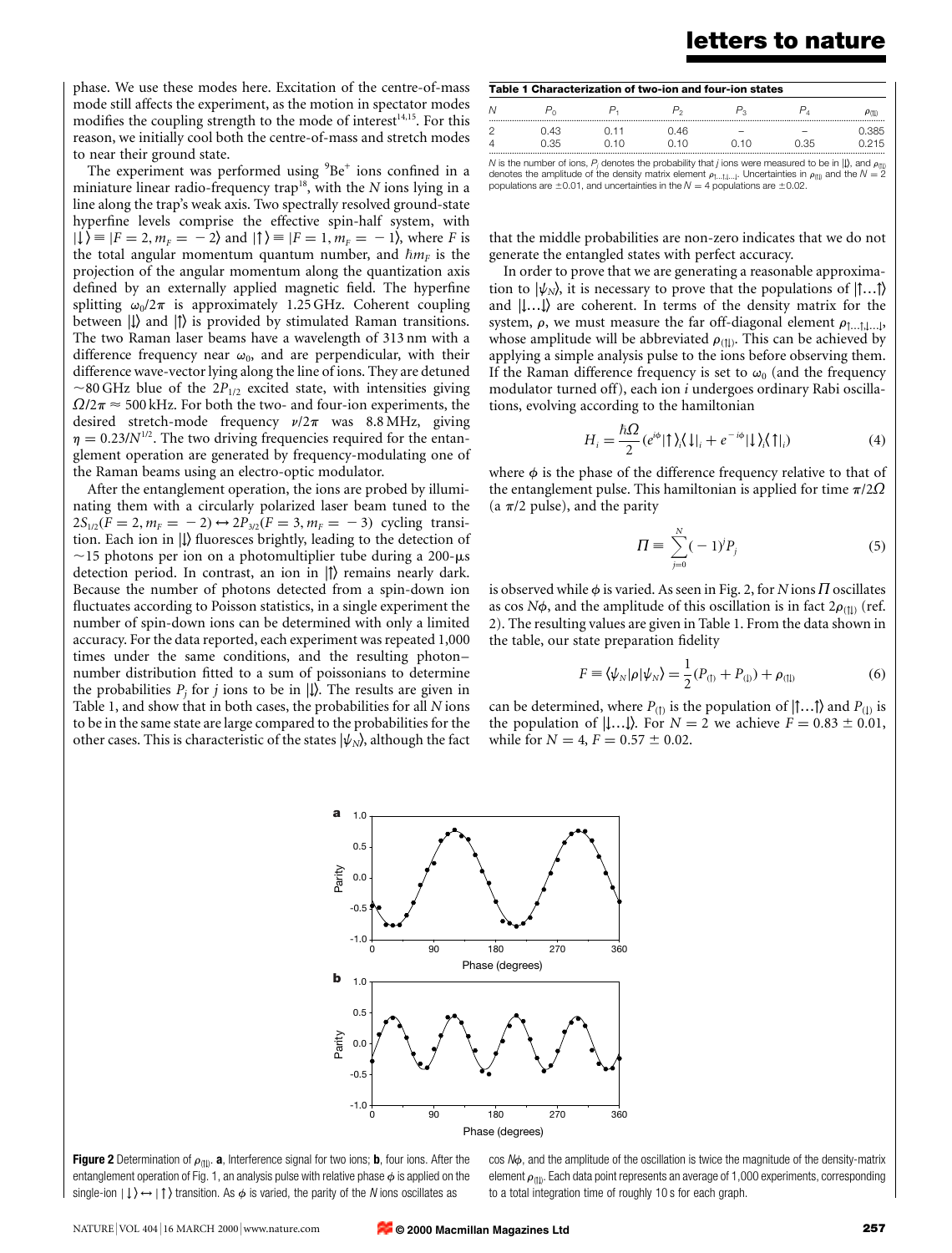### **letters to nature**

The fact that  $\rho_{(|1|)}$  is non-zero is still insufficient to guarantee entanglement. To be explicit, a system with density matrix  $\rho$  exhibits *N*-particle entanglement only if no decomposition  $\rho = \sum_k p_k |\psi_k| \psi_k$ exists with all the  $\{|\psi_k\rangle\}$  factorizable into products of wavefunctions that depend on fewer than *N* particles. For example, if  $|\psi\rangle =$  $\langle \cdot | \cdot \rangle_i + | \cdot \rangle_i / \sqrt{2}$  is a state of ion *i*, then the four-particle state  $|\psi\rangle_1|\psi\rangle_2|\psi\rangle_3|\psi\rangle_4$  is not entangled, but still has  $\rho_{(1)}=1/16$ . We note that these are the types of states studied in liquid-state nuclear magnetic resonance experiments<sup>19</sup>. Alternatively, for  $|\psi\rangle_{12} =$  $\langle \langle | \uparrow \rangle_1 | \uparrow \rangle_2 + | \downarrow \rangle_1 | \downarrow \rangle_2$  j/ $\langle \rangle_2$  and  $|\psi \rangle_{34} = (\langle | \uparrow \rangle_3 | \uparrow \rangle_4 + | \downarrow \rangle_3 | \downarrow \rangle_4) / \langle \rangle_2$ , the state  $|\psi\rangle_{12}|\psi\rangle_{34}$  exhibits two-particle, but not four-particle entanglement, and has  $\rho_{\text{(1)}} = 1/4$ .

To establish that we are actually observing *N*-particle entanglement, consider an arbitrary factorizable wavefunction

$$
|\psi_F\rangle = [a|\uparrow \dots \uparrow\rangle_x + b|\downarrow \dots \downarrow\rangle_x + \dots][c|\uparrow \dots \uparrow\rangle_y + d|\downarrow \dots \downarrow\rangle_y + \dots]
$$
\n(7)

where *X* and *Y* refer to two distinct subsets of the *N* particles, with |↑…↑i*<sup>X</sup>* indicating the state with all particles in subset *X* spin-up, and similarly for the other terms. Normalization of the factor wavefunctions requires  $|a|^2 + |b|^2 \le 1$  and  $|c|^2 + |d|^2 \le 1$ , which can be combined and rewritten as

$$
(|a| - |c|)^2 + 2|ac| + (|b| - |d|)^2 + 2|bd| \le 2
$$
 (8)

Since the squared terms on the left are positive, equation (8) implies that  $|ac| + |bd| \le 1$ , and in turn that  $(|ac| + |bd|)^2 \le 1$ . Expanding the square yields the desired relation<sup>20</sup>:

$$
P_{(1)} + P_{(1)} + 2\rho_{(1)} = 2F \le 1
$$
\n(9)

where  $P_{(1)} = |ac|^2$ ,  $P_{(1)} = |bd|^2$ , and  $\rho_{(1)} = |abcd|$  are the previously defined quantities. Since equation (9) holds for any separable wavefunction, it must also hold for any separable density matrix. Both our  $N = 2$  and  $N = 4$  experiments give  $F > 1/2$ , so the states they produce exhibit *N*-particle entanglement.

Quantifying the amount of entanglement present is a more difficult question. A variety of measures of entanglement have been proposed, but most are difficult to calculate even numerically<sup>21,22</sup>. For  $N = 2$ , there is an explicit formula for the "entanglement of formation" *E* as a function of  $\rho$  (ref. 23). Although we have not reconstructed the entire two-particle density matrix, the populations measured place sufficient bounds on the unmeasured elements to determine that  $E \approx 0.5$ . This indicates that roughly two pairs of our ions would be required to carry the same quantum information as a single perfectly entangled pair.

In the four-ion case, no explicit formula for entanglement is known. The data do indicate that our density matrix can be expressed approximately as

$$
\rho = 0.43|\psi_4\rangle\langle\psi_4| + 0.57\rho_{\text{incoh}} \tag{10}
$$

where  $|\psi_4\rangle$  is the desired state and  $\rho_{\text{incoh}}$  is completely incoherent (that is, diagonal). These coefficients are determined directly from the value of  $\rho_{(1)}$  in Table 1, together with the fact that no evidence for other off-diagonal matrix elements was observed. To determine a measure of entanglement, however, it is necessary to decompose  $\rho$  as a sum of  $|\psi_4\rangle$  and a 'worst-case' factorizable matrix  $\rho_F$ , which can be accomplished as

$$
\rho = 0.13|\psi_4| \mathbf{X} \psi_4| + 0.87 \rho_F. \tag{11}
$$

Note that equations (10) and (11) both describe the same physical state, but that in equation (11),  $\rho_F$  consists of a specific mixture of two- and three-particle entangled states that is highly unlikely to occur in our experiments. In either description, it is clear that our state-preparation accuracy is limited.

The source of decoherence in our experiments is not entirely clear, but evidence suggests that it is related to intensity fluctuations in the Raman laser beams, a problem we are working to understand and correct<sup>24</sup>. The presence of decoherence, and the fact that it affects the four-ion experiment more strongly than the two-ion one, illustrates the need to carefully define the sense in which our entanglement operation is 'scalable'. Any entanglement experiment is more sensitive to decoherence as the number of particles involved is increased, unless sufficient accuracy can be achieved for errorcorrection schemes to be usefully applied. Such schemes are thought to require an error rate of the order of  $10^{-4}$  per operation<sup>25</sup>, and we are certainly far from this regime. However, even if such a level of fidelity were to be achieved, applications such as quantum computing still require very large entangled states to be generated in a reasonable amount of time and using a reasonable amount of resources. The method demonstrated here is important in this regard, since it uses only a single operation and requires a time that scales roughly as  $N^{1/2}$ .

In the language of quantum information science, we have realized a four-quantum-bit logic gate. This system is relevant for the future development of quantum information technology, as such states may be used to implement quantum error-detection schemes<sup>26</sup> or to make rudimentary demonstrations of quantum algorithms<sup>27,28</sup>. Entanglement of four particles is also interesting in its own right, as such states can show strong violations of local realism<sup>5</sup>. Even the two-particle Bell's inequality measurement would be interesting to implement, as the near-perfect detection efficiency for ions would eliminate the ''fair sampling'' hypothesis which has been required in other experiments<sup>29</sup>. In addition to improved fidelity, applications such as these do require the ability to perform individual manipulation and detection of each ion, but this is not expected to be a severe experimental challenge<sup>30</sup>.  $\Box$ 

Received 11 February; accepted 15 February 2000.

- 1. Bell, J. *Speakable and Unspeakable in Quantum Mechanics* (Cambridge Univ. Press, 1987).
- 2. Bollinger, J., Itano, W. M., Wineland, D. & Heinzen, D. Optimal frequency measurements with maximally correlated states. *Phys. Rev. A* **54,** R4649–R4652 (1996).
- 3. Lo, H.-K., Popescu, S. & Spiller, T. (eds) *Introduction to Quantum Computation and Information* (World Scientific, Singapore, 1997).
- 4. Pan, J.-W., Bouwmeester, D., Daniell, M., Weinfurter, H. & Zeilinger, A. Experimental test of quantum non-locality in three-photon Greenberger–Horne–Zeilinger entanglement. *Nature* **403,** 515–519 (2000).
- 5. Mermin, N. D. Extreme quantum entanglement in a superposition of macroscopically distinct states. *Phys. Rev. Lett.* **65,** 1838–1840 (1990).
- 6. Mølmer, K. & Sørensen, A. Multiparticle entanglement of hot trapped ions. *Phys. Rev. Lett.* **82,** 1835– 1838 (1999).
- 7. Bouwmeester, D., Pan, J.-W., Daniell, M., Weinfurter, H. & Zeilinger, A. Observation of three-photon Greenberger-Horne-Zeilinger entanglement. *Phys. Rev. Lett.* **82,** 1345–1349 (1999).
- 8. Kwiat, P. *et al*. New high-intensity source of polarization-entangled photon pairs. *Phys. Rev. Lett.* **75,** 4337–4341 (1995).
- 9. Tittle, W., Brendel, J., Zbinden, H. & Gisin, N. Violation of Bell inequalities by photons more than 10 km apart. *Phys. Rev. Lett.* **81,** 3565–3566 (1998).
- 10. Hagley, E.*et al*. Generation of Einstein-Podolsky-Rosen pairs of atoms. *Phys. Rev. Lett.* **79**; 1–5 (1997).
- 11. Cirac, J. & Zoller, P. Quantum computations with cold trapped ions. *Phys. Rev. Lett.* **74,** 4091–4094 (1995).
- 12. Turchette, Q. *et al*. Deterministic entanglement of two trapped ions. *Phys. Rev. Lett.* **81,** 3631–3634 (1998).
- 13. Law, C. & Kimble, J. Deterministic generation of a bit-stream of single-photon pulses. *J. Mod. Opt.* **44,** 2067–2074 (1997).
- 14. Mølmer, K. & Sørensen, A. Entanglement and quantum computation with ions in thermal motion. Pre-print quant-ph/0002024 at (xxx.lanl.gov) (2000).
- 15. King, B.*et al*. Cooling the collective motion of trapped ions to initialize a quantum register. *Phys. Rev. Lett.* **81,** 1525–2528 (1998).
- 16. Milburn, G. Simulating nonlinear spin models in an ion trap. Pre-print quant-ph/9908037 at  $\langle$ xxx.lanl.gov $\rangle$  (1999).
- 17. James, D. Quantum dynamics of cold trapped ions with applications to quantum computation. *Appl. Phys. B* **66,** 181–190 (1998).
- 18. Turchette, Q. *et al*. Heating of trapped ions from the quantum ground state. Pre-print quant-ph/ 0002040 at  $\langle$ xxx.lanl.gov $\rangle$  (2000).
- 19. Fitzgerald, R. What really gives a quantum computer its power? *Phys. Today* **53,** 20–22 (2000).
- 20. Bennett, C. *et al*. Purification of noisy entanglement and faithful teleportation via noisy channels. *Phys. Rev. Lett.* **76,** 722–725 (1996).
- 21. Vedral, V., Plenio, M., Rippin, M. & Knight, P. Quantifying entanglement. *Phys. Rev. Lett.* **78,** 2275– 2279 (1997).
- 22. Lewenstein, M. & Sanpera, A. Separability and entanglement of composite quantum systems. *Phys. Rev. Lett.* **80,** 2261–2264 (1998).
- 23. Wootters, W. K. Entanglement of formation of an arbitrary state of two qubits. *Phys. Rev. Lett.* **80,** 2245–2248 (1998).
- 24. Wineland, D. *et al*. Experimental issues in coherent quantum-state manipulation of trapped atomic ions. *J. Res. NIST* **103,** 259–328 (1998).